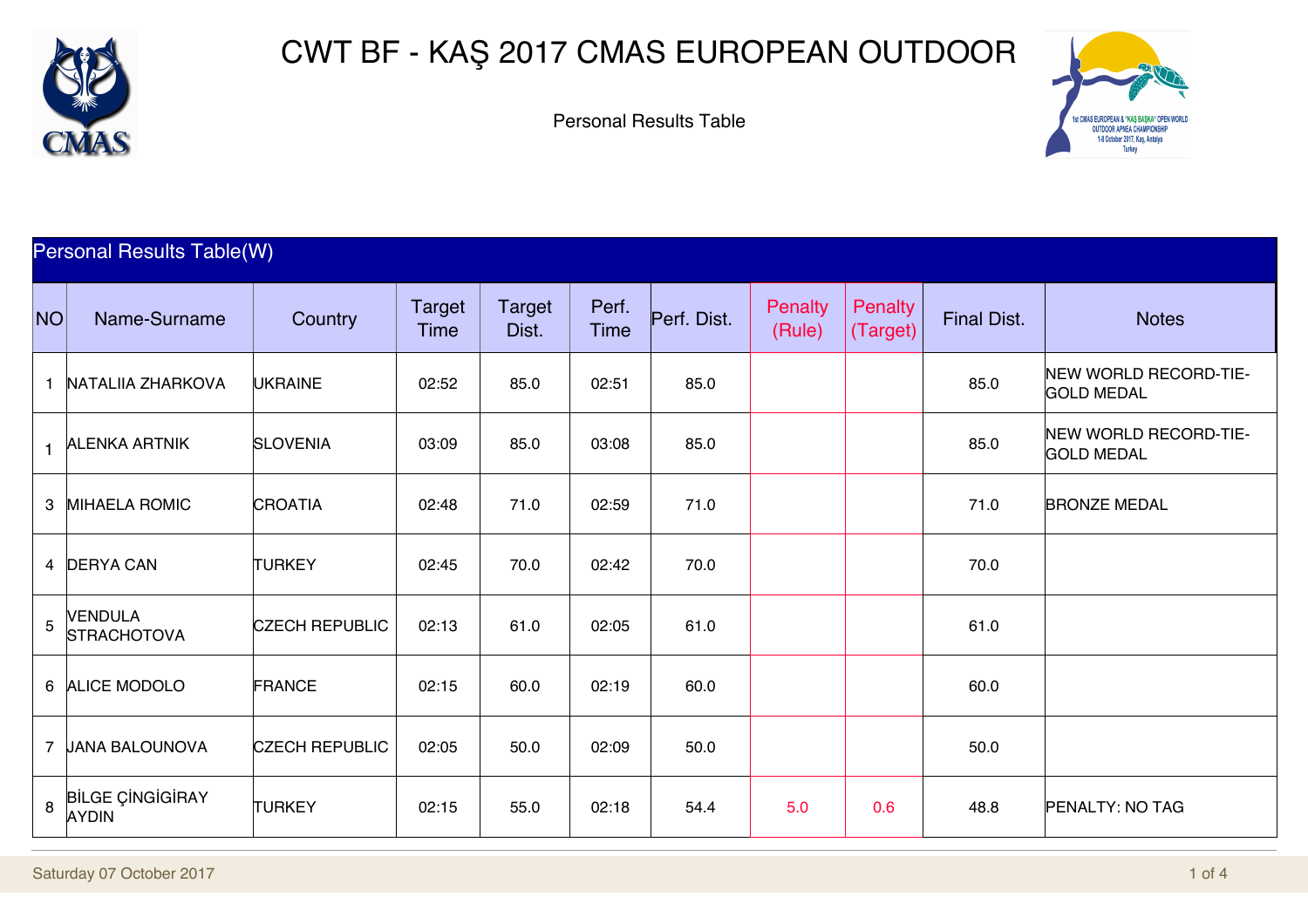| 9                                | <b>ALENA UDOVENKO</b>           | <b>UKRAINE</b>  | 01:25                        | 40.0                   | 01:26                | 40.0        |                   |                            | 40.0               |                                       |  |
|----------------------------------|---------------------------------|-----------------|------------------------------|------------------------|----------------------|-------------|-------------------|----------------------------|--------------------|---------------------------------------|--|
|                                  | 10 LINDE MUYSHONDT              | <b>BELGIUM</b>  | 01:30                        | 40.0                   | 01:33                | 40.0        |                   |                            | 40.0               |                                       |  |
| 11                               | <b>KATARINA</b><br>LINCZENYIOVA | <b>SLOVAKIA</b> | 02:35                        | 65.0                   | 02:03                | 54.5        | 5.0               | 10.5                       | 39.0               | <b>PENALTY: EARLY RETURN</b>          |  |
| <b>Personal Results Table(M)</b> |                                 |                 |                              |                        |                      |             |                   |                            |                    |                                       |  |
| NO <sub>1</sub>                  | Name-Surname                    | Country         | <b>Target</b><br><b>Time</b> | <b>Target</b><br>Dist. | Perf.<br><b>Time</b> | Perf. Dist. | Penalty<br>(Rule) | <b>Penalty</b><br>(Target) | <b>Final Dist.</b> | <b>Notes</b>                          |  |
| $\mathbf{1}$                     | <b>ALEXEY MOLCHANOV</b>         | <b>RUSSIA</b>   | 03:46                        | 108.0                  | 03:49                | 108.0       |                   |                            | 108.0              | NEW WORLD RECORD-GOLD<br><b>MEDAL</b> |  |
|                                  | 2 <b>NINCENZO FERRI</b>         | <b>ITALY</b>    | 03:05                        | 94.0                   | 03:02                | 94.0        |                   |                            | 94.0               | <b>SILVER MEDAL</b>                   |  |
| 3                                | <b>ARNAUD JERALD</b>            | FRANCE          | 03:08                        | 92.0                   | 02:59                | 92.0        |                   |                            | 92.0               | <b>BRONZE MEDAL</b>                   |  |
|                                  | 4 <b>JESPER STECHMANN</b>       | <b>DENMARK</b>  | 03:30                        | 90.0                   | 03:05                | 90.0        |                   |                            | 90.0               |                                       |  |
| 5                                | <b>ANTONIO MOGAVERO</b>         | <b>ITALY</b>    | 02:30                        | 75.0                   | 02:33                | 75.0        |                   |                            | 75.0               |                                       |  |
|                                  | 6 MARTIN ZAJAC                  | <b>SLOVAKIA</b> | 02:35                        | 71.0                   | 02:37                | 71.0        |                   |                            | 71.0               |                                       |  |
|                                  | 7 RÜSTEM DERİN                  | <b>TURKEY</b>   | 02:30                        | 70.0                   | 02:32                | 70.0        |                   |                            | 70.0               |                                       |  |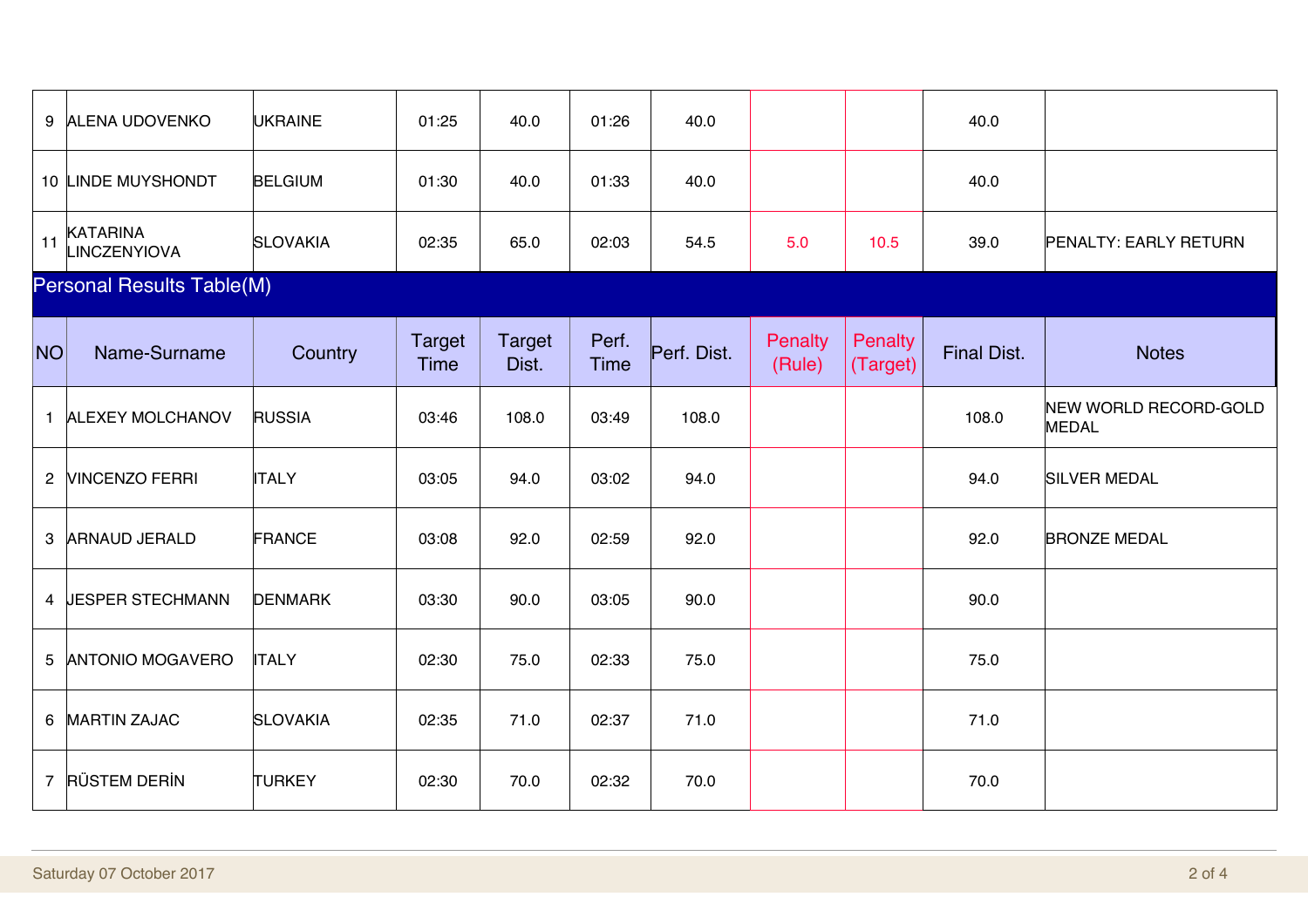|    | 8 PETR VALA                           | <b>CZECH REPUBLIC</b> | 02:25 | 70.0 | 02:31 | 70.0 |     |      | 70.0 |                       |
|----|---------------------------------------|-----------------------|-------|------|-------|------|-----|------|------|-----------------------|
|    | 9 THOMAS BOUCHARD                     | FRANCE                | 02:40 | 70.0 | 02:50 | 70.0 |     |      | 70.0 |                       |
|    | 10 YURY SHMATKO                       | <b>RUSSIA</b>         | 02:20 | 65.0 | 02:14 | 65.0 |     |      | 65.0 |                       |
|    | <b>11 NITOMIR MARICIC</b>             | <b>CROATIA</b>        | 02:13 | 64.0 | 02:10 | 64.0 |     |      | 64.0 |                       |
|    | 12 MICHELE GIURGOLA                   | <b>ITALY</b>          | 03:00 | 90.0 | 02:37 | 79.0 | 5.0 | 11.0 | 63.0 | PENALTY: EARLY RETURN |
|    | 13 DAVID VENCL                        | <b>CZECH REPUBLIC</b> | 02:11 | 61.0 | 02:19 | 61.0 |     |      | 61.0 |                       |
|    | 14 PAVEL SOUKUP                       | <b>CZECH REPUBLIC</b> | 02:10 | 60.0 | 02:15 | 60.0 |     |      | 60.0 |                       |
|    | 15 GÖKHAN ŞENSES                      | <b>TURKEY</b>         | 01:55 | 57.0 | 01:56 | 57.0 |     |      | 57.0 |                       |
|    | 16 CEMAL KARAKUŞ                      | <b>TURKEY</b>         | 01:50 | 56.0 | 01:57 | 56.0 |     |      | 56.0 |                       |
|    | 17 MILAN WILCZAK                      | <b>CZECH REPUBLIC</b> | 01:50 | 52.0 | 01:49 | 52.0 |     |      | 52.0 |                       |
|    | 18 MARKUS HELM                        | <b>AUSTRIA</b>        | 02:30 | 72.0 | 02:19 | 62.9 | 5.0 | 9.1  | 48.8 | PENALTY: EARLY RETURN |
| 19 | <b>FLEMMING</b><br><b>CHRISTENSEN</b> | <b>DENMARK</b>        | 02:00 | 40.0 | 01:54 | 40.0 |     |      | 40.0 |                       |